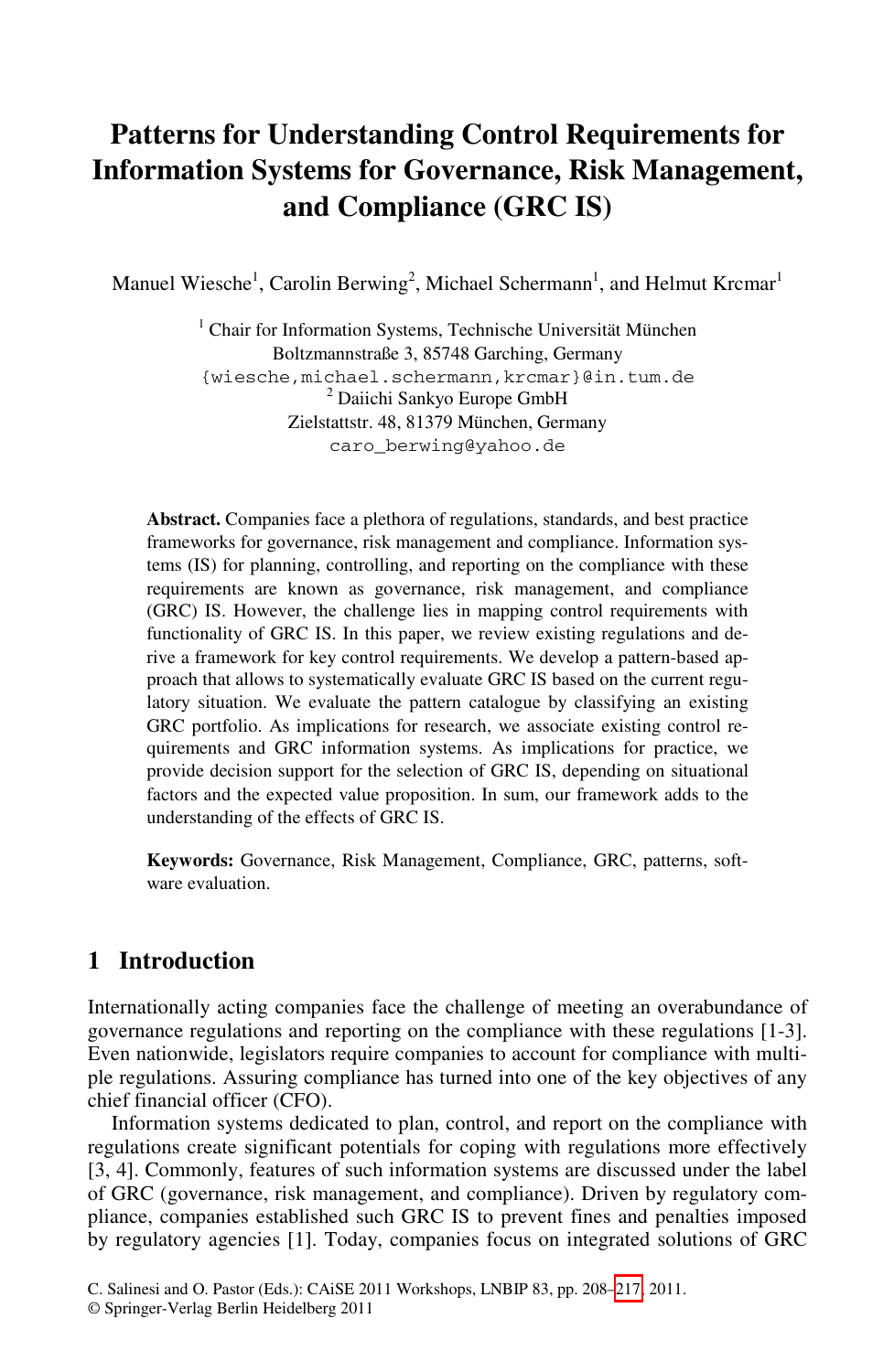without a clear value proposition for their individual situation [5]. Still, market research predicts that US-based companies spend almost \$30B on GRC related technology and solutions [6] and its importance continues to grow [7].

Organizations face both, a variety of requirements [3, 8] and a broad portfolio of GRC IS with different emphasis [5, 9, 10]. Executives have to rely on product presentations, progress reports from other users, and consulting services to determine an application's potential to meet control requirements. However, they often lack understanding of which application can fulfill a certain control regulation [5, 8, 9]. Hence, there are no methods, guidelines, or procedures for executives to evaluate the potential of compliance assurance through existing GRC IS. This article aims at answering the following research question: *How can control requirements be classified to evaluate existing information systems in the field of GRC?* Our research provides a pattern catalogue, which summarizes central aspects of control requirements. It serves for evaluating potentials and shortcomings of GRC IS with the help of the predefined patterns.

The remainder of this paper is structured as follows: in the first section we develop a conceptual framework of pertinent control requirements for GRC IS. Then we discuss a pattern catalogue for compliance assurance and present two control pattern candidates. We explore SAP GRC 10.0, a prominent GRC IS, using the patterns. We discuss the results and provide implications for practice and research. The paper finishes with a conclusion and an outlook on future research activities.

#### **2 A Framework of Control Requirements for GRC IS**

In this section, we introduce the terms governance and compliance. We develop a conceptualization of control requirements through constructing a control requirements framework. We review existing control regulations and classify them according to the proposed framework.

All efforts management takes in seeking to assure stakeholders that they get a return on their investments can be defined as corporate governance (CG) [11]. Due to regional and industry specific conditions, CG cannot be implemented based on an internationally and intersectorally valid system. It is rather a system of internationally recognized regulations and national requirements, which need to be integrated into an organizational framework. Implementing CG within an organization depends on various factors, which we suggest to structure in three dimensions: (1) the inner circumstances of a company, (2) the national environment including its habits, and (3) regulatory obligations, laws, and standards.

Although there is no formal or generally accepted definition, the understanding of compliance as duty of the board to ensure abidance of legal requirements and internal guidelines and assure appropriate behavior through the employees is out of question. Starting with financial constraints in the 1980s, today various GRC regulations, guidelines, standards, and frameworks have been developed, which organizations have to comply to.

These control requirements can be structured by the dimensions liability, area of responsibility and addressee. Regarding the dimension *liability*, requirements can be differentiated in either obligatory or recommended. *Area of responsibility* encompasses organizational setting, business processes and IT. Regarding *addressee*, GRC regulations can address internal and external dimensions.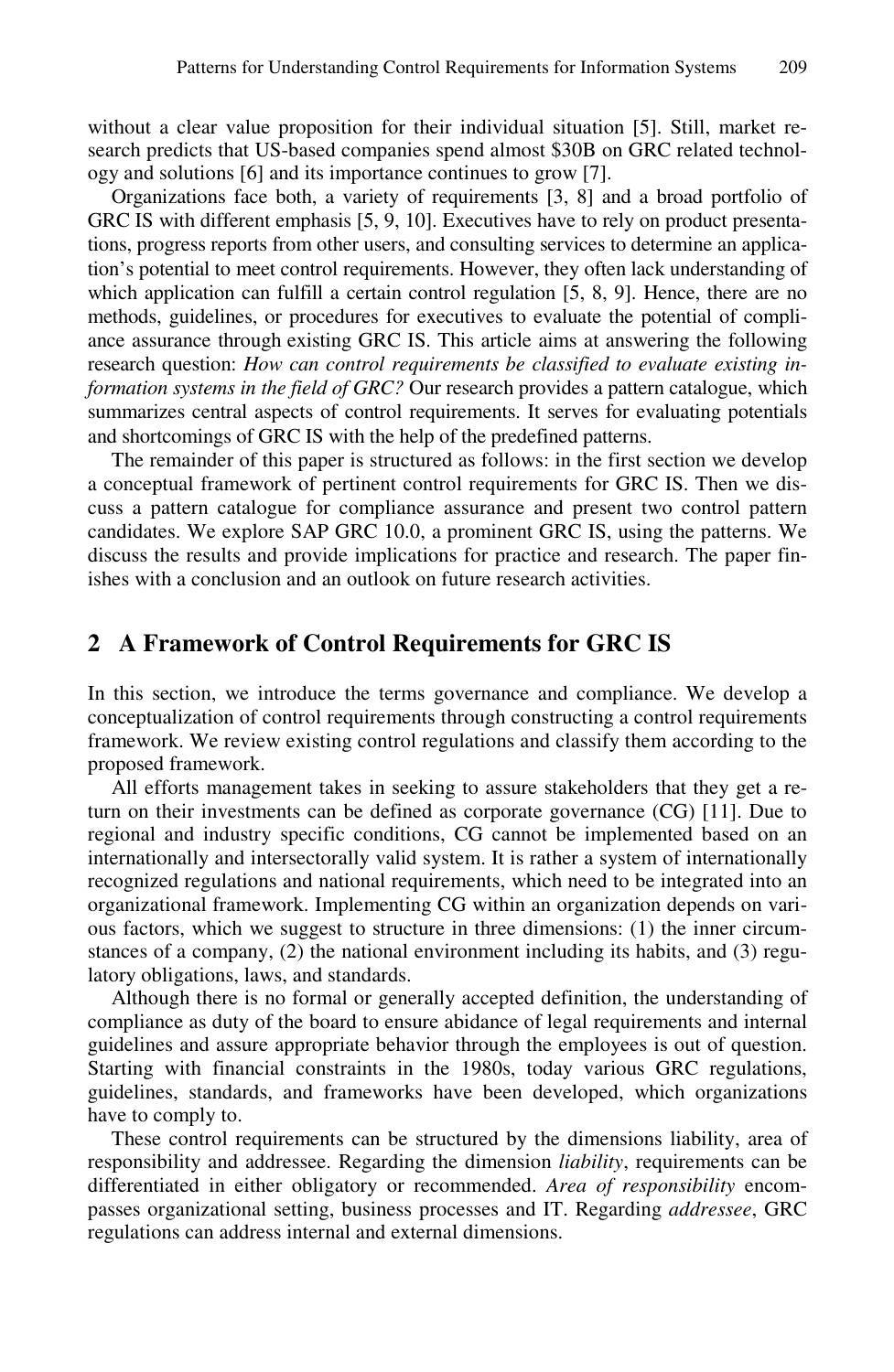-

The following examples shall demonstrate the broad scope and variety of GRC requirements: To be in compliance with e.g. the Sarbanes-Oxley Act (SOX), chief executives have to verify the accuracy and timely reporting of their financial results and establish procedures and controls which ensure the quality and integrity of their financial data [3]. On the other hand, privacy regulations require adequate data storage ensuring integrity and confidentiality. Furthermore, governance guidelines provide best practices for IS management and demand sound risk management.

We reviewed existing legal constraints, CG standards, corporate governance frameworks, IT-security and accounting standards, and selected pertinent industryspecific regulations from banking, insurance, medical, and chemical industry to provide an overview of this plethora of the diverse existing control requirements.<sup>1</sup> We classified them according to the dimensions introduced above.

In order to successfully comply with these regulations, various controls exist which cover the three management functions governance, risk management and reporting (Fig. 1). Governance controls include performance measurement, stakeholder integration, and audit. Risk management controls vary from implementing internal control systems, segregation of duties, and IT alignment. Reporting controls include proper book-keeping, internal audit, and archiving.



**Fig. 1.** Overview of categorized control activities

<sup>1</sup> In the field of laws, regulations, and standards for external addressees, we reviewed CobiT, COSO II, CGK, GxP, ISO 27000, IT-GSHB, ITIL, OECD principles, OCEG Redbook, EU guidelines 4,7 & 8, IFRS / IAS and US GAAP. Regarding internal addresses, we reviewed Basel III, DCGK, the German privacy regulations, KonTraG, MaRisk, BilReG, Solvency II, SOX, Liabilty, Market constraints, EU guidelines 4,7 & 8, FDA 21 CFR Teil 11, GDPdU, GoBS, and UMAG.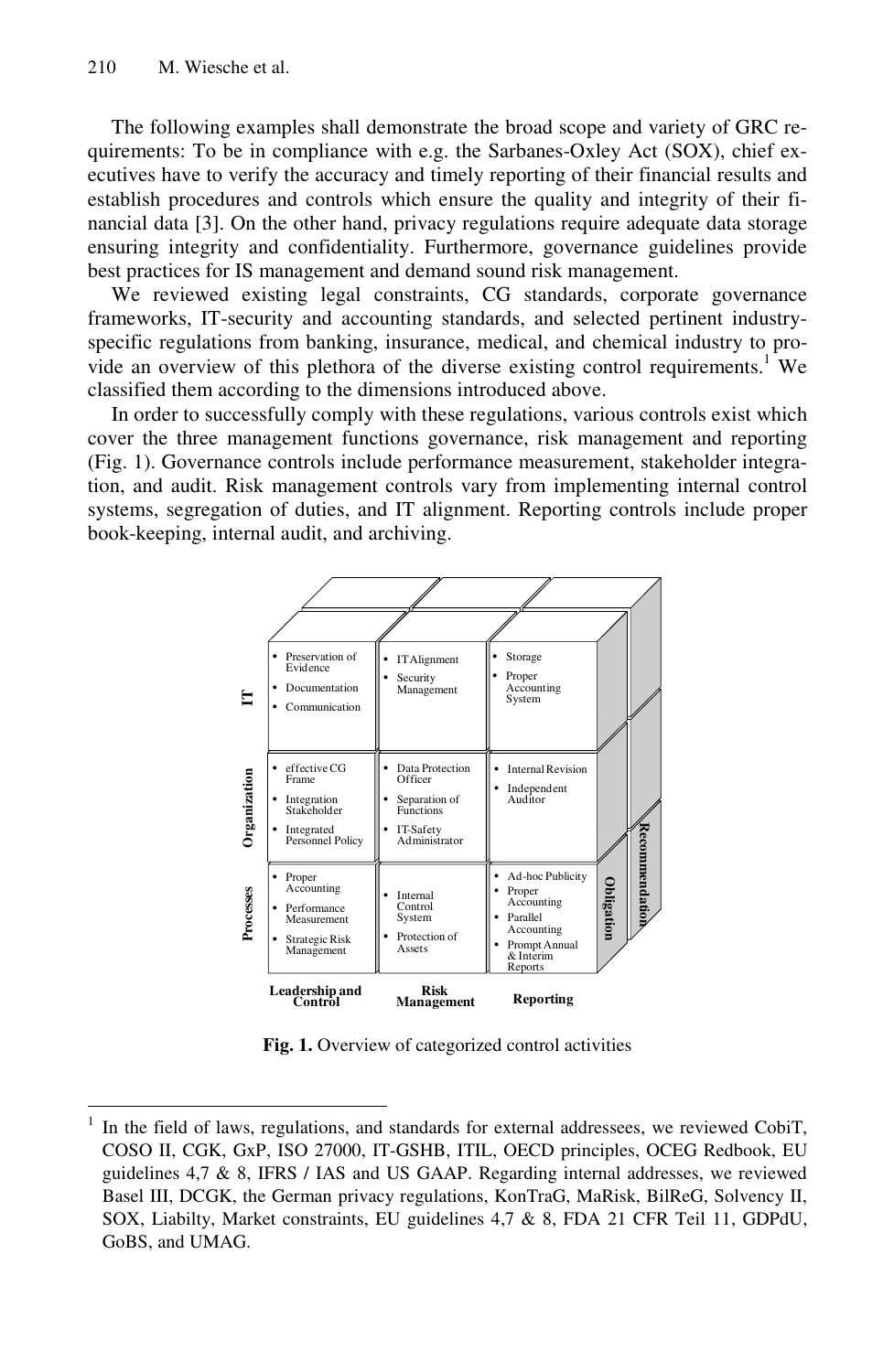#### **3 Establishing a Pattern Catalogue of Control Effectiveness**

Since organizations face a vast amount of guidelines to comply with, we focus on a pattern repository that might serve as the distilled integration of control requirements. The patterns which will be introduced in the following, provide concrete requirements for IS functionality.

The term pattern was originally made up by Alexander [12] in the field of architecture and was formally defined as "IF: X THEN: Z / PROBLEM: Y". A pattern can be defined as the description of a reusable solution to a problem in a way that the solution can be used in similar situations. A pattern comprises the following elements [12]: the *context* comprises causes which lead to the problem described in a pattern and the conditions under which the problem occurs. The context should support acquiring the relevance of a pattern. The *problem* is described by explaining contradictions which cause the problem. The next section of a pattern explains the proposed *solution* by dissolving the elements described before. In order to make the patterns more actionable for software evaluation, we extended these dimensions by the elements *alias*, meaning alternative description, *aim* as key goal of the pattern, *regulation* as the names of the guidelines the pattern was derived from, *consequence* as positive and negative effects, and *related patterns* to describe how this pattern relates to others.



**Fig. 2.** A control pattern catalogue for structuring capabilities of GRC IS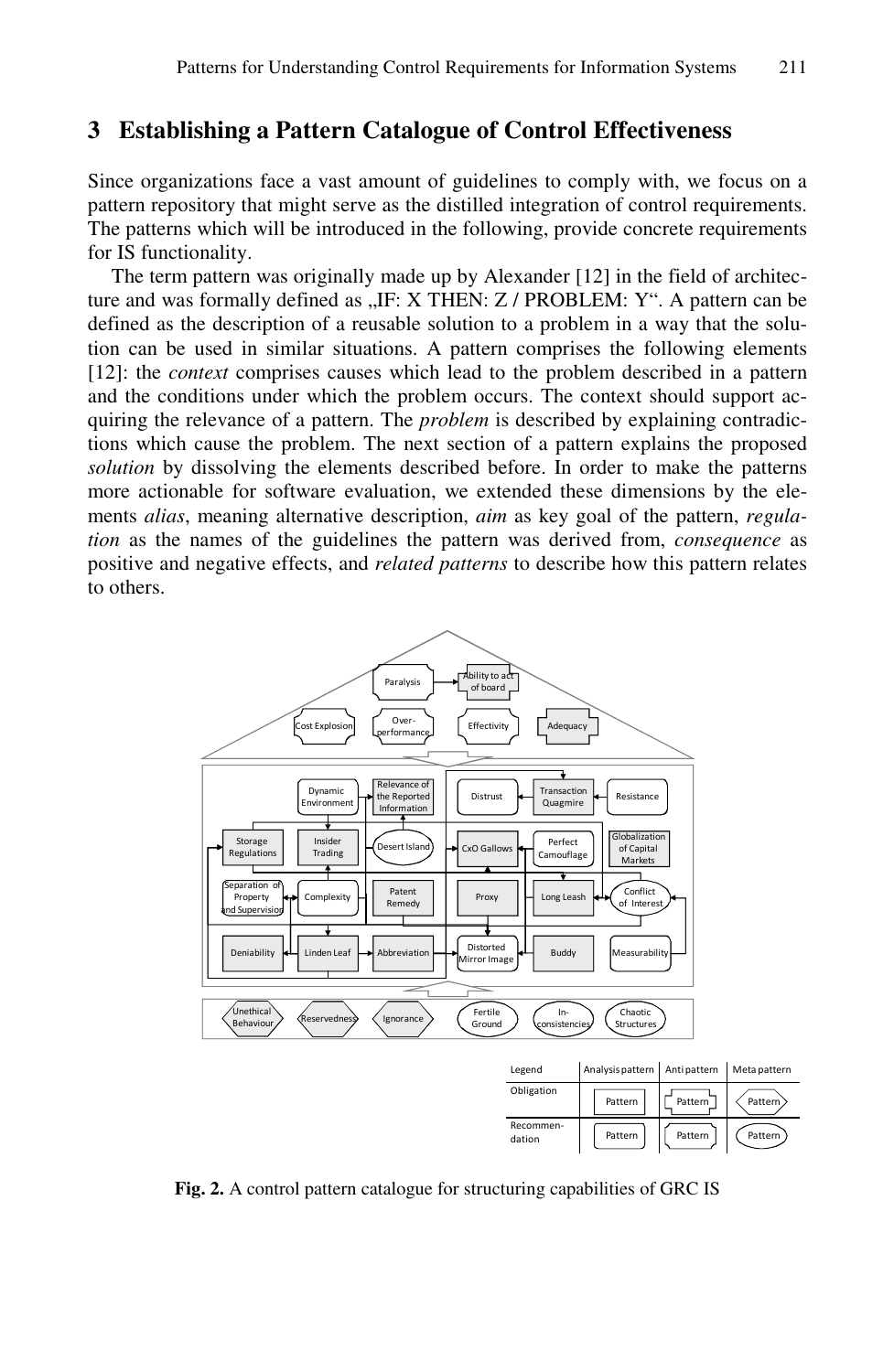To develop the patterns, we followed the suggestions of Buschmann et al. [13]: we reviewed existing guidelines, laws, best practices, and standards and classified them into the categories mentioned above. We reviewed what the guidelines, laws, best practices, and standards described as type of result and matched it to the identified control activities. We matched the requirements with the activities and used the description of the activities to define the supporting and enabling function of information systems. In general, GRC IS can provide real-time data processing, automation, and flexibility in the fields of reporting, logging, communication, simulation, central repository, role-based authorization systems, workflow, and archiving. Having the knowledge about the requirements, necessary activities and IS potentials, we developed a catalogue of 35 patterns to evaluate the potential of GRC IS (figure 2).

We identified four types of patterns as introduced in the literature: analysis patterns, anti patterns, Meta pattern, and modules. *Analysis patterns* support communicating and documenting domain knowledge. They ensure proper conceptualizing by helping understand the underlying business problem and define the requirements [14]. *Anti patterns* are negative examples of already implemented solutions, which include recommendations on how to fix it properly [15]. *Meta patterns* are general patterns which are universal and can therefore be used in various contexts [16]. *Modules* support in classifying existing patterns. Each module is a collection of single patterns, which can individually be seen as a pattern catalogue.

To evaluate existing software solutions for GRC, it is important to evaluate the overall potential from management perspective. Management must be able to understand the interplay between certain patterns to reveal the differing value propositions while evaluating GRC IS. Therefore, we propose the following eight categories to structure the control patterns: an effective corporate governance framework, preservation of evidence, segregation of duties, safety of assets, reporting, and corporate management under consideration of profitability and quality. By showing the various relationships between the different patterns the reader is offered a "navigator" for the complex area of corporate governance (figure 3).



**Fig. 3.** Categories to structure control requirements

In the following, we will introduce two patterns to demonstrate the way the patterns are defined and structured. The patterns are structured according to the underlying modules (figure 2). The pattern *adequacy* is settled in the context of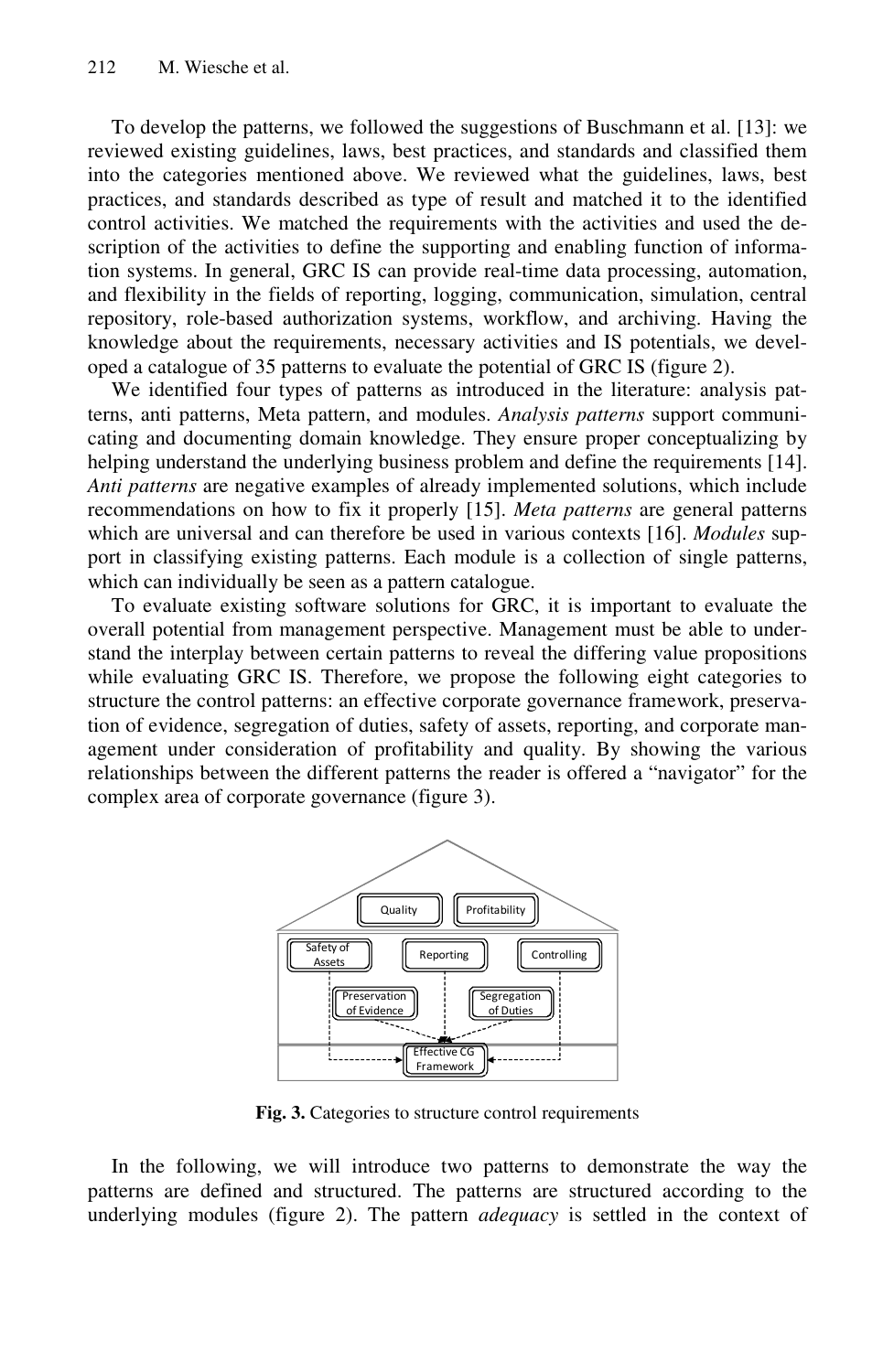| Name         | adequacy                                        | shortcut                                  |
|--------------|-------------------------------------------------|-------------------------------------------|
| Alias        | underperformance                                | effectiveness                             |
| Aim          | establish security                              | supervising<br>employee's<br>behavior     |
|              |                                                 | with controls                             |
|              | It is applied in the context of evaluating the  | Employees<br>conduct<br>compliance        |
|              | effectiveness of the internal control systems.  | work on top of their regular task,        |
|              | Since requirements are manifold and the         | without<br>a clear direct<br>benefit.     |
| Context      | organizational characteristics vary, annual     | Caused by lack of time or disbelief,      |
|              | audit also incorporates evaluating control      | employees do not conduct compli-          |
|              | effectiveness and adequacy of internal control  | ance tasks properly or at all, which      |
|              | system.                                         | endangers successful audits.              |
|              | The annual audit evaluates the existing inter-  | In the annual financial statement a       |
|              | nal control system ex-post. Found contradic-    | function check is conducted to            |
|              | tions might require fundamental adoptions       | reveal the effective match of control     |
|              | within CG which usually cannot be changed       | and associated risk. It refers to the     |
| Problem      | spontaneously and resulting in the auditors     | fact that not only proper controls        |
|              | refuse the certificate. This situation of non-  | have to be proposed within the            |
|              | compliance affects stakeholder relationships    | organization but also need to actu-       |
|              | and harms the external image.                   | ally be implemented.                      |
|              | A solution for this issue would be continuous   | The pattern provides a solution           |
|              | auditing. Internal resources including internal | through workflow-based systems.           |
|              | auditors can conduct a final rehearsal of the   | Such systems services as reminder         |
|              | annual financial statement. Special focus       | and provides guidance for employ-         |
| Solution     | should be laid on top management support to     | ees to conduct compliance work            |
|              | ensure cooperation with internal audit and      | properly. Such systems then docu-         |
|              | communicate the importance of such topics.      | ment the accurate execution of the        |
|              |                                                 | compliance task.                          |
|              | + continuous information on implementation      | + guarantee of the execution of           |
|              | of CG and audit acceptability                   | compliance tasks within a rea-            |
|              | - additional effort for testing and customizing | sonable period of time                    |
|              |                                                 | - requirement of initial effort for       |
| Consequence  |                                                 | defining and implementing the             |
|              |                                                 | system                                    |
|              |                                                 | - reduced process performance             |
| regu-        | Basel III, IDW PS-330, MaRisk, SOX              | MaRisk, SOX                               |
| lation       |                                                 |                                           |
|              | Distrust                                        | ost Explosia                              |
|              | reservation<br>Distorted                        | +<br>Chaotic<br>Distorted                 |
| terns        | of Evidence<br>Airror Imag                      | Structure<br>Mirror Image<br>Abbreviation |
| related pat- | <i>ignorance</i><br>Adequacy<br>Long Leash      | Linden Lea<br>CxO-Gallov                  |
|              | Buddy<br>Linden Leaf                            |                                           |
|              |                                                 | Fertile Groun                             |

**Table 1.** Patterns of Compliance Assurance

quality-module and can also be described with the term underperformance (second column in table 2). The pattern *shortcut* can be classified in the prominent module segregation of duties with the aim of supervising employee's behavior with controls (third column in table 2).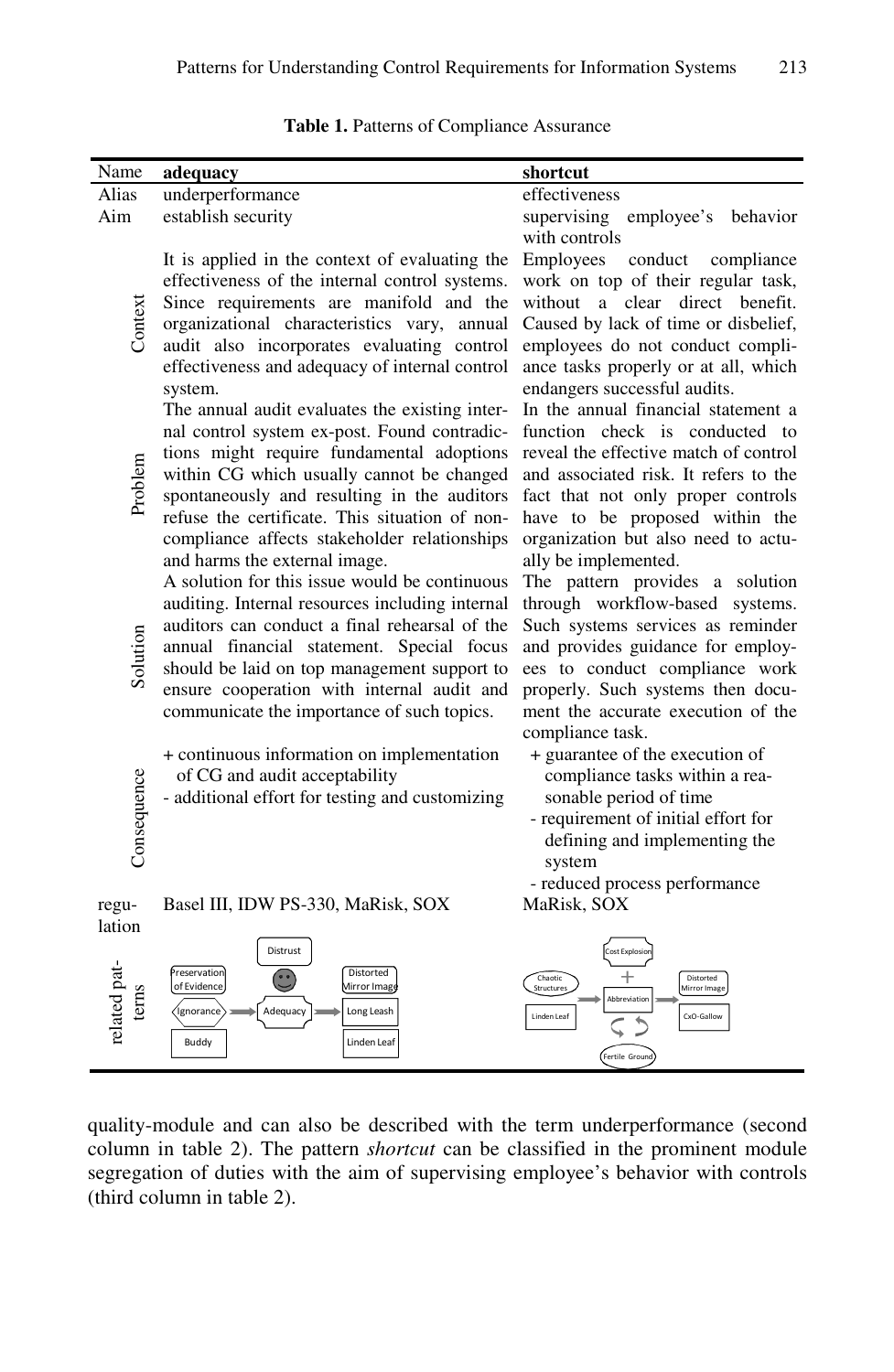

**Table 2.** Evaluation of SAP GRC 10.0 with control patterns

### **4 Exploring GRC Solutions with Control Patterns**

In this section, we will use the derived pattern catalogue to evaluate a popular GRC IS. Therefore, we use the recently launched SAP BusinessObjects GRC 10.0 solution portfolio. The predecessor of this portfolio has been ranked as visionary within Gartner's most recent magic quadrant [9]. After giving a short summary of the functionality of the particular modules, we will use the SAP GRC portfolio to reflect the control patterns.

As leading supplier of enterprise software, SAP integrated existing compliance applications into the GRC portfolio in 2006. The GRC portfolio consists of five functional elements (rows in table 3). Access Control allows securing segregation of duties, compliant provisioning, and consists of the functional elements Risk Analysis and Remediation (RAR) for implementing and monitoring access guidelines, Enterprise Role Management (ERM) for defining and managing organizational roles, Compliant User Provisioning (CUP) for assigning these roles to users, and Superuser Privilege Management (SUP), allowing automated and fully documented fire fighter solutions for emergency access. Process Control allows managing the internal control systems and consists of control documentation, control analysis, certificates and reporting. Global Trade Services (GTS) allows securing cross border transactions. The module Environmental ensures environmental execution and legal compliance. Finally, the aggregating Risk Management allows the strategic detection of risks and control monitoring across the organization. In addition to using the aforementioned systems as data source, it provides a global risk management process as suggested by best practice frameworks, which complies with legal requirements.

We used test installations and existing documentation to understand the functionality of each module as a basis to evaluate the developed patterns. We assessed the potential of each module for each pattern by means of the following criteria: *insufficient* when the underlying problem is not addressed at all, *to some extent* when the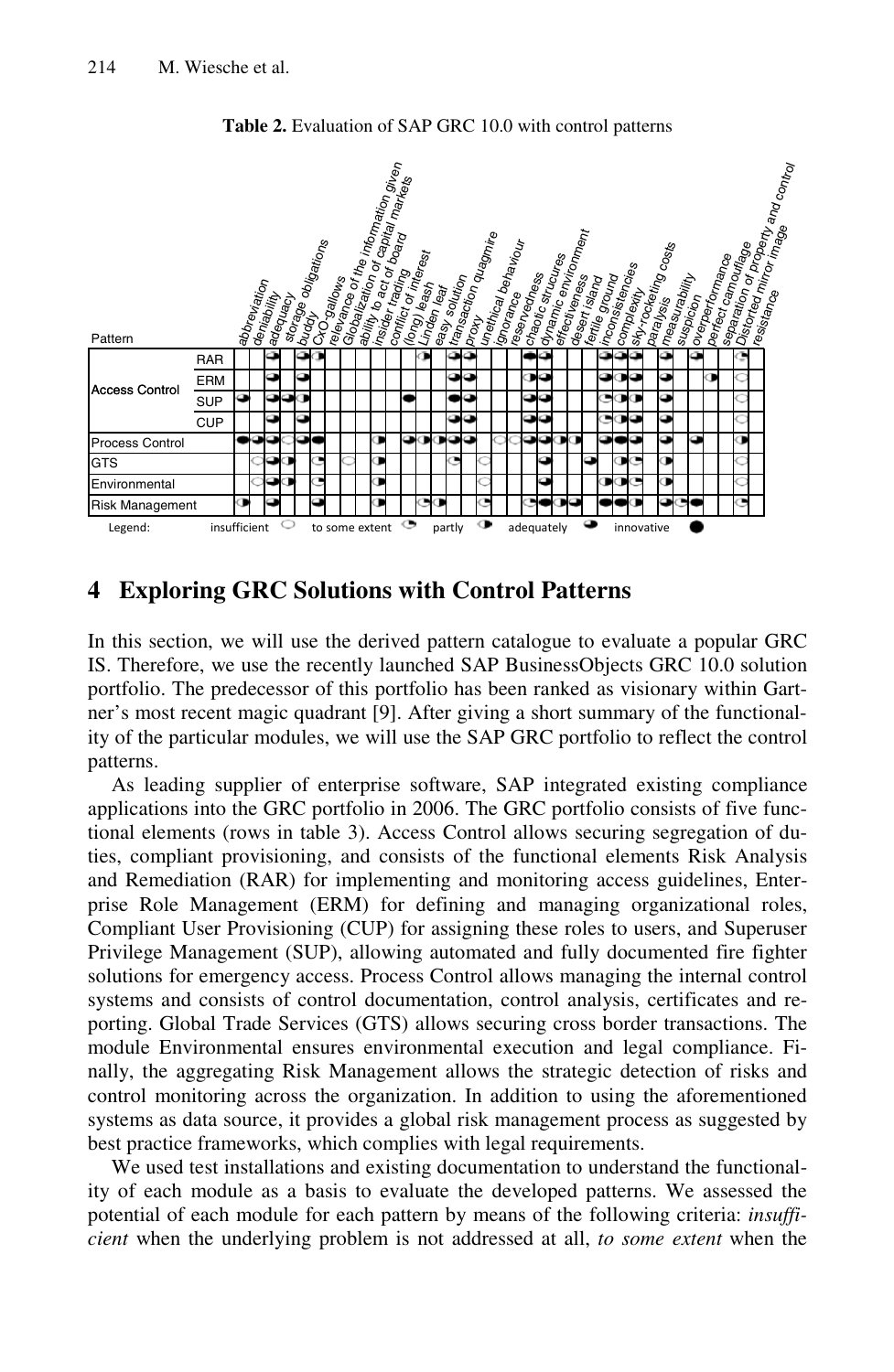problem is mentioned, but not solved, *partly*, when the problem is solved at least in parts, *adequately*, when the problem is solved with the help of the system, *innovative* when an existing solution is used for a new problem-context combination. The results are displayed in table 3.

The results in table 3 reveal that the SAP GRC portfolio has strengths and weaknesses in implementing certain patterns. Especially the patterns CxO-gallows, transaction quagmire, shortcut, chaotic structures, dynamic environment, and complexity are implemented with innovative ideas and solutions, which can provide competitive advantages. Then again, the SAP portfolio reveals gaps regarding the patterns unethical behavior, ignorance, reservedness, globalization of capital markets, and distorted mirror image which are addressed, but lack proper implementation. Further analyses of these patterns reveal that the potential of IS in the context of these patterns can only be established through proper governance and organizational structure. A satisfactory result could be obtained by e.g. combining further solutions of SAP like ERP Financials or ERP Human Capital Management and integration into organizational structures.

#### **5 Discussion**

In this section we will discuss the potentials of this pattern-based approach regarding the integrated perspective on compliance to balance and resolve conflicts and how this approach enables the determination of GRC effectiveness. We further discuss three implications of applying the pattern catalogue to an existing GRC portfolio.

The developed pattern catalogue provides an overview on control objectives, which GRC IS should address in order to meet control requirements. The pattern catalogue serves as a road map for executives to get an overall perspective over possible control activities. Especially the developed module structure allows navigating through solutions for specific control objectives. This allows the evaluation of potential initiatives depending on their degree of effectiveness within this specific situation and potential of integration with other initiatives. Inefficient applications can be identified easily and duplication of effort can be avoided.

The developed patterns are therefore not only useful to analyze GRC IS value propositions through elaborating actionable control requirements, but also show the need to balance and resolve conflicts. Management has to balance contradictory patterns, e.g. distrust and overperformance, ignorance and paralysis, or transaction quagmire and patent remedy. Using the developed pattern catalogue enables management to prioritize and decide in every situation without losing the integrated perspective.

The integrated perspective further helps reveal GRC IS effectiveness. For example the introduced adequacy pattern ensures an economic perspective on implementing GRC IS. Implementing too much functionality in terms of governance, risk management, and compliance will not only reduce an employee's performance, but also limits his or her motivation regarding the tasks they have to complete. Therefore, using the pattern catalogue allows executives to determine the optimal degree of governance, control, risk management, and reporting, necessary to both create transparency and to run a value adding company effectively.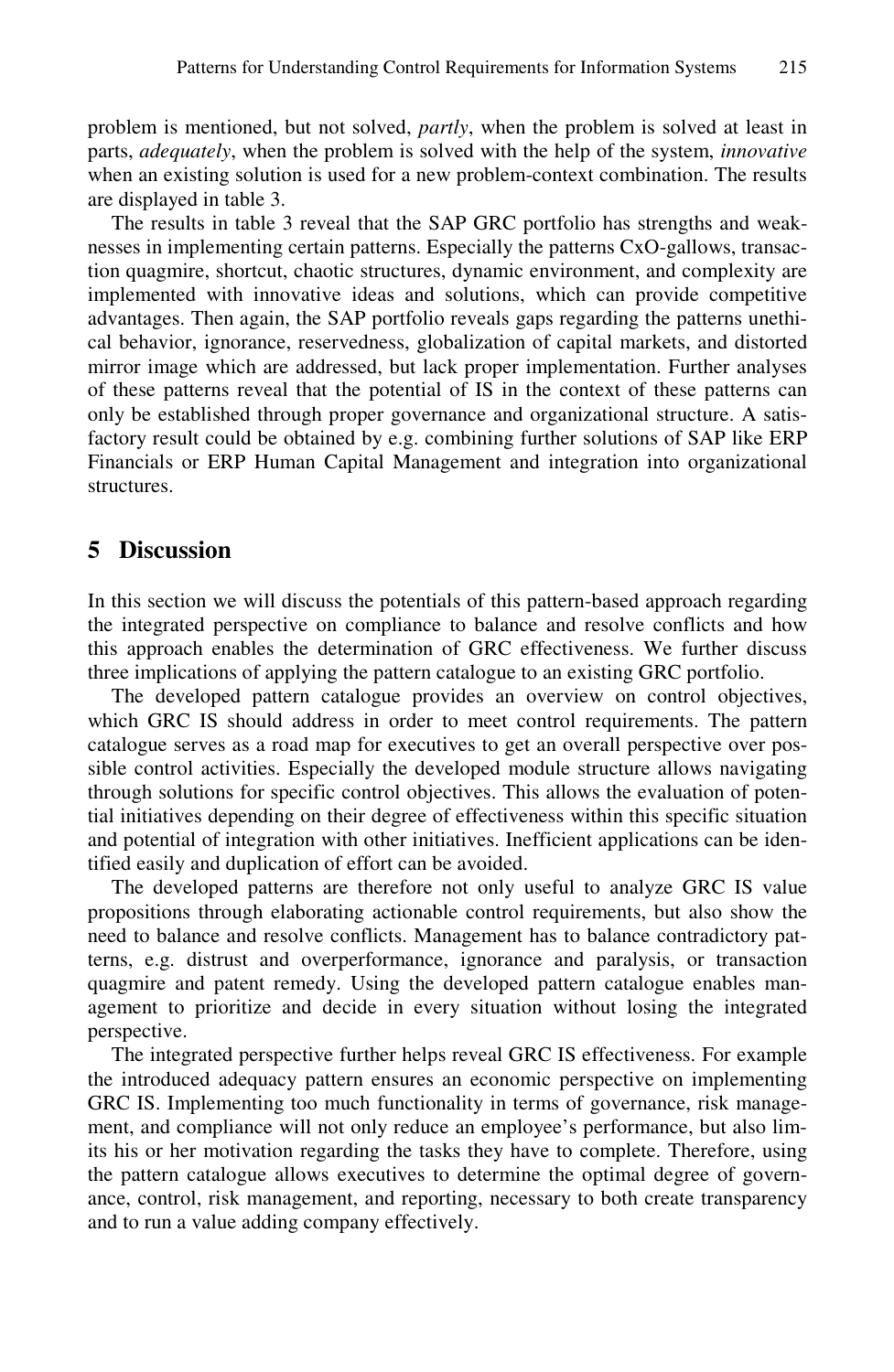Companies benefit in three ways from applying the patterns to an existing GRC IS. First, it shows that the developed patterns are useful and can be found within existing applications. It further reveals the patterns which are covered by the given application. In the case of SAP GRC 10.0, not all patterns are covered. Third, applying the patterns to an existing GRC IS and analyzing the underlying concepts reveals that some patterns are not suitable for the automatic approach of GRC IS. The pattern for ensuring the board's ability to act and the anti pattern paralysis require effective organizational structure and integration and cannot be implemented within GRC IS.

This research contributes to the body of knowledge by consolidating requirements for GRC IS through conducting a regulations-driven approach. We thoroughly connect existing requirements with information systems, which are designed to support meeting these requirements. Our research indicates that requirements can be synthesized into a defined set of capabilities, which are necessary to meet the considered regulations. We aid practitioners to soundly evaluate existing GRC IS depending on their individual requirements. The actionable patterns allow the implementation of an output-oriented evaluation of GRC tools. This research contributes to theory by bridging the gap between actual control regulations and GRC IS through developing requirements and integrating them into patterns. We further show that GRC IS are not suitable to solely fulfill each regulation without an adequate organizational integration.

Limitations of this research include the fact that laws, regulations, and standards were selected from German perspective. We further used an IS perspective on laws, guidelines, regulations, and standards. This could be enhanced with various other regulations from other fields, which might lead to new patterns which should also be taken into account. In order to reflect the patterns, we concentrated on evaluating one software portfolio. Evaluating more vendors might derive further interesting insights into the usability of the patterns. Nevertheless, the pure functionality of software modules does not guarantee proper compliance work within organizations. The patterns might be integrated with additional research on workarounds where employees bypass the established controls within the systems [17].

## **6 Conclusion**

In this article, we reveal a solution to bridge the gap between complex control requirements and information systems, which support meeting these requirements. We showed the variety of differing requirements and the complex task of understanding how specific applications meet certain requirements. Hence, we developed a framework to classify control requirements and derived 35 control patterns. Here we introduced two control patterns and demonstrated the benefits of using such patterns in synthesizing the variety of regulations and determining the potentials of GRC IS. Although our research is still in progress, our pattern-based approach already supports evaluating GRC IS for their potential to fulfill specific control requirements.

**Acknowledgments.** We thank SAP AG for funding this project as part of the collaborative research centre 'CVLBA - Center for Very Large Business Applications'.